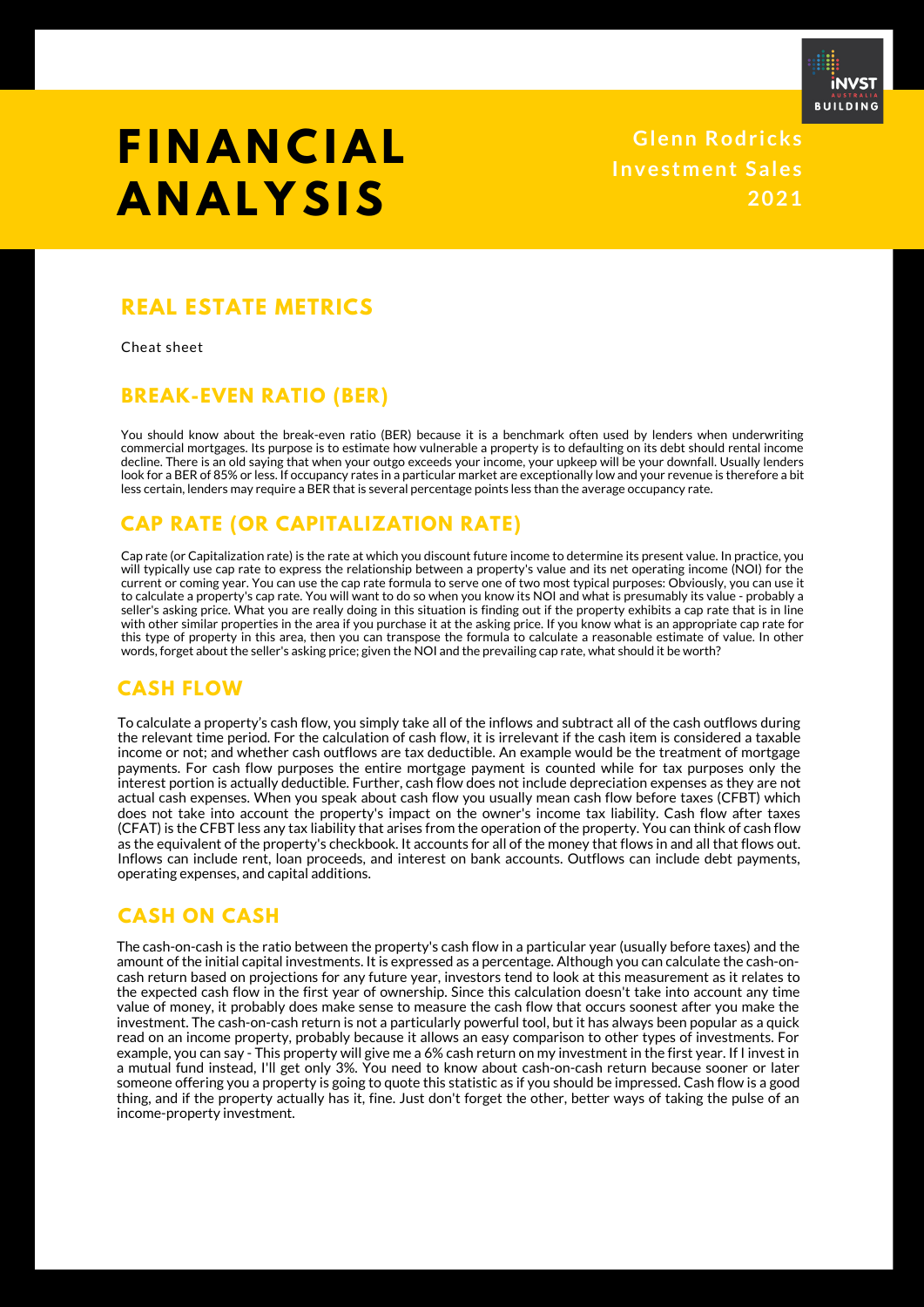

## **F I N A N C I A L A N A L Y SIS**

## **REAL ESTATE METRICS**

Cheat sheet

## **GROSS OPERATING INCOME (GOI)**

The gross operating income (GOI) equals the property's annual gross scheduled income less vacancy and credit loss. GOI is not the property's potential income, but represents instead the actual income that you expect to collect every year. To understand this real estate metric, it is necessary to first learn about gross scheduled income and vacancy and credit loss. Then you should implicitly understand GOI as it is simply the difference between those two amounts. We won't belabor the term here, but just provide a quick review of the calculations.

### **GROSS RENT MULTIPLIER (GRM)**

The gross rent multiplier (GRM) is a simple method by which you can estimate the market value of an income property. The GRM is a market-driven measurement. You presume that, if buyers have recently been paging X times gross income for properties in a certain location, the the market value of a property you are considering for purchase should work out to that same "X times" its gross income. The advantage of the GRM is that it is so easy to calculate. You don't need a computer; you probably don't even need the back of an envelope, but ether can do the math in your head. The disadvantage is that nothing so basic is likely to be extraordinarily accurate or reliable. GRM ignores the time value of money and it makes no differentiation between properties where tenants may pay all, some, or none of the operating expenses. This measurement can serve as a useful precursors to a serious property analysis, however. For example, if you see that a property is offered for sale at a GRM significantly higher than chat is typical in the market, you can expect that a detailed analysis is probably not going to make this investment look more appealing, except at a substantially lower price. You can then decide if you want to spend the time doing research and making projections in a case where the GRM warns you that the property is probably greatly overpriced. Because the GRM is market-driven, there is no universally correct number - but there are reasonable limits. Realistically, you would probably be surprised (and suspicious) to see a GREM below 4 and on the other hand to see one higher than 10.

## **DISCOUNTED CASH FLOW OR (PV)**

The Gross Scheduled Income (or sometimes called potential gross income) is the annual income of a property if all rentable space were in fact rented and all rent collected. In short, it is the maximum potential income without regard to any possible vacancy or credit losses. What, on the surface, should be an unremarkable calculation, does provoke some debate among appraisers and analysts. Do you count occupied units at their actual rents or at their potential rents (which should be higher or even lower than actual if the market has changed)? Do you figure the value of vacant units at market rent, at a rental rate comparable to your own rented units, or at that will minimize vacancy? These questions are interesting, but ultimately academic. Gross scheduled income is an estimate. In reality you should be reminded that you need to subtract out a vacancy and credit loss in order to convert your potential rent income into your actual rent income, the gross operating income (GOI). The GOI is a real, it's what you really collect so whatever approach you use to state the gross scheduled income, you'll then use the vacancy and credit loss to adjust it to actual amount collected. Here at Invst Australia, we have a tendency to stick as close to reality as possible – it's simpler, it's practical, and it's easier to defend when showing your members to most sellers, buyers, and lenders. Describing the property's "scheduled" rent in terms of the actual rent to occupied units and the potential rent for vacant units makes sense for your purposes as an investor.

## **INTERNAL RATE OF RETURN (IRR)**

Internal rate of return (IRR) is probably the rate-of-return measurement most widely used by real estate professionals. It allows you to take into account both the timing and the magnitude of cash flows produced by your income-property investment. It's not a silver bullet; no approach to investment decision-making is. And by no means should you use it to the exclusion of other measurements discussed in Zilculator's LEARN section. Those others run a range from the simplistic to sophisticated, but virtually all of them can help fill in the whole picture. A property's operating expense ratios, for example, may not give you enough information by themselves to guide you to a purchase decision, but they still may tell you something you absolutely need to know.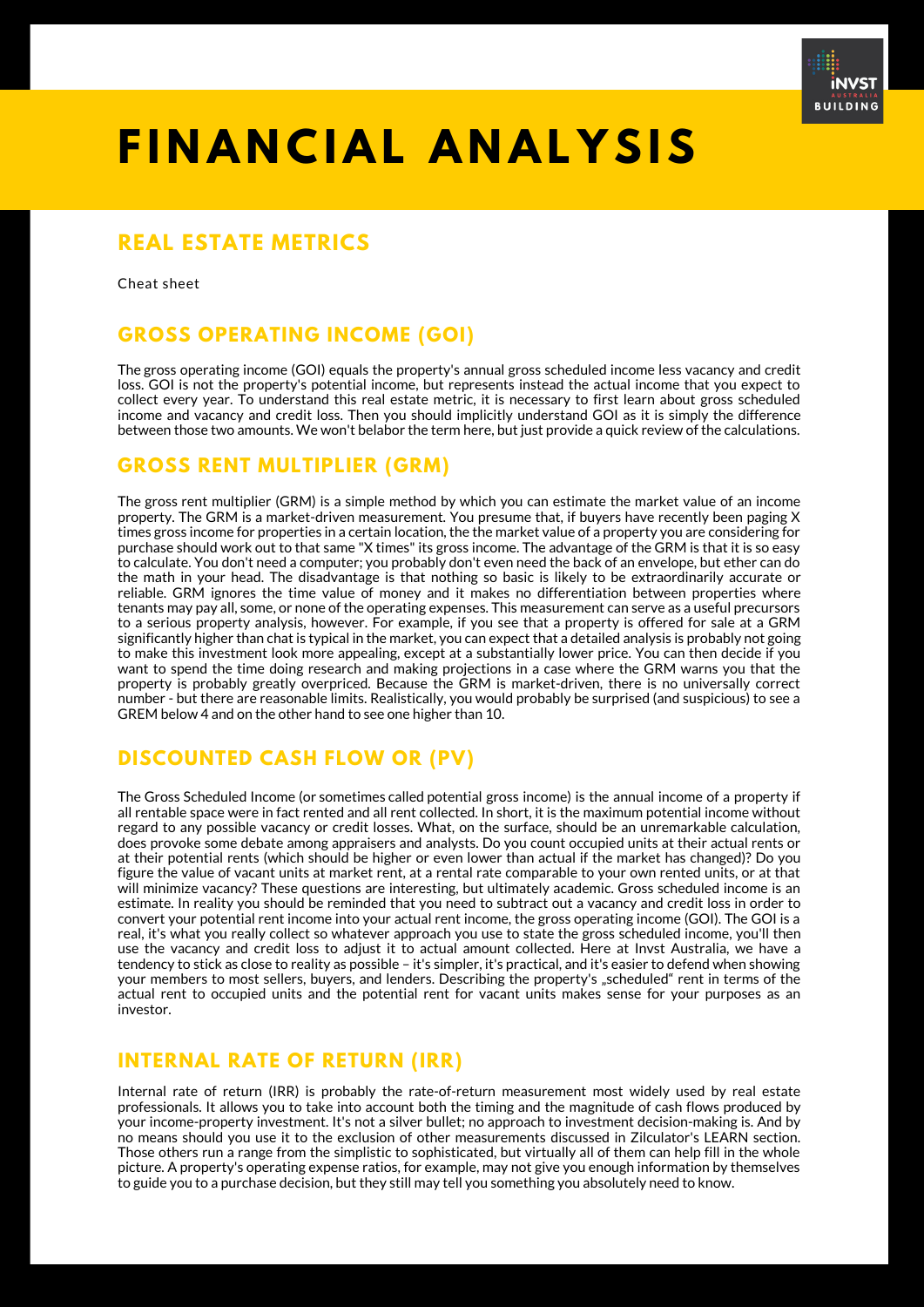

# **F I N A N C I A L A N A L Y SIS**

## **REAL ESTATE METRICS**

Cheat sheet

#### **IRR**

If you read the section about Discounted Cash Flow or Net Present Value, then you know that you can apply a particular discount rate - your required rate of return - to a series of future cash flows to determine what that income stream is worth today. If you rearrange that process, you can re-characterize the present value (PV) as your known present cost (i.e., the amount of cash you have to invest in order to make this purchase) and treat the discount rate (the rate of return) as your unknown. In discounted cash flow you estimated the future cash flows and the proper discount rate and then used that information to calculate the PV of your cash investment. Now, if you forecast the future cash flows and the PV (i.e., the amount) of your actual cash investment, you can calculate the discount rate, which you call the internal rate of return.

### **NET OPERATING INCOME (NOI)**

Net operating income (NOI) is a property's income after being reduced by vacancy and credit loss and all operating expenses. When this is calculated, we will use the current sum of operating expenses and subtract it from the property's total gross operating income. Net operating income serves as the representation of the property's profitability before considerations of taxes or financing. Perhaps it is easier for readers to think of this in terms of the number of dollars that the property is going to be able to return in a given year if the property is purchased for all cash and if there is no consideration of income taxes or deprecation. Net operating income is going to be one of the most important calculations that you will ever make when it comes to any real estate investment. Net operating income remains at the center of almost every discussion that a landlord will participate in when it comes to the future of their property. It also represents an essential component of many further calculations you will find in this Cheat Sheet. In order to calculate NOI correctly, you must be clear about what is and what is not an operating expense. An operating expense is one that is necessary for the maintenance of a piece of real estate property and ensures its continued ability to produce income. Loan payments, depreciation, and capital expenditures are not considered operating expenses.

### **NET PRESENT VALUE (NPV)**

If you read our earlier section of present value and discounted cash flow, then you need to take only a small step to understand net present value (NPV). Recall that you performed a discounted cash flow analysis to find the preset worth of all of the property's future cash flows at a given discount rate. Let's say that you require a 10.5 % rate of return on your investment. When you discount all of the expected future cash flows back at that rate, the PV that you find as your answer is the amount of cash you need to invest at 10.5 % to achieve those future cash flows - with exactly the same timing and amount that you predicted. The discount cash flow analysis tells you what the future cash flows are worth at a given rate of return, but that isn't necessarily how much you are going to pay for them. This is where NPV comes in. NPV is the difference between the PV of all future cash flows and the amount of cash you invest to purchase those cash flows. That's why it's called "net" present value. If you invest exactly what the future cash flows are worth at a given discount rate (rate of return), then your investment is earning exactly that rate. If the PV of the cash flows is greater than the amount of your investment, you have a positive NPV, which is another way of saying that you're really doing better than the specified rate of return because you're getting more than you expected from your investment. If the PV of the cash flows is less than the amount of your investment, you have a negative NPV. That means that you're not doing as well as the specified rate of return.

## **OPERATING EXPENSE RATIO**

Operating expense ratio is the ratio of individual operating expenses or of total operating expenses to the gross operating income (GOI). Recall that the GOI is the revenue after vacancy and credit loss. Think of GOI not as the amount that you ought to collect, but rather the amount that you really collect. In that context, operating expense ratios tell you how the money you spend to operate the building relates to the money you receive. You can use a property's expense ratios to decide if the operation of a particular investment opportunity appears typical, based on your knowledge of other similar properties. These ratios can also alert you to possible problem areas, both in regard to how the property has been run and to how accurate are the seller's representations. It's important to look at the individual ratios of each operating expense and not just the ratio for total expenses. The total could appear entirely plausible while some of the individual items raise red flags.